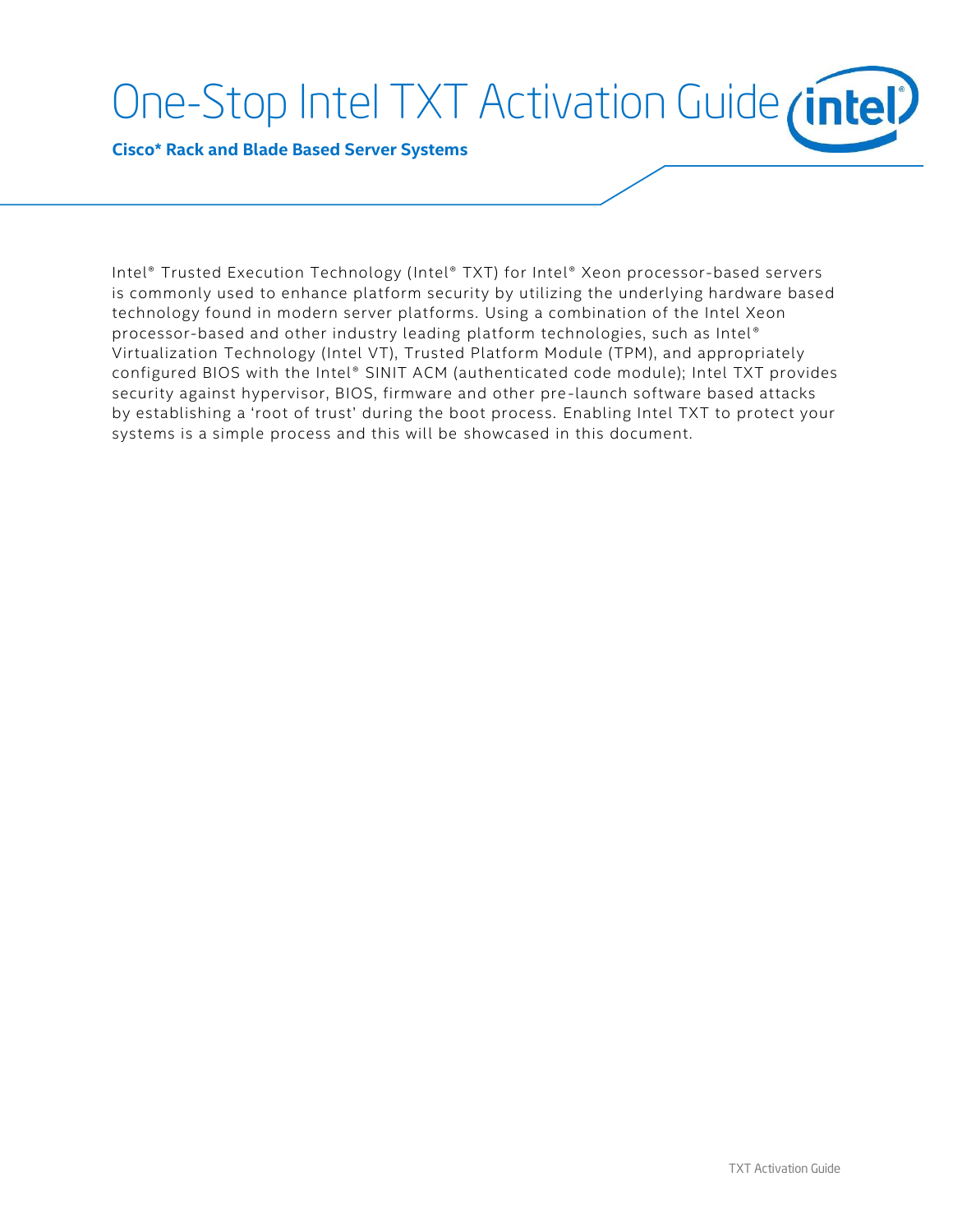# **Table of Contents**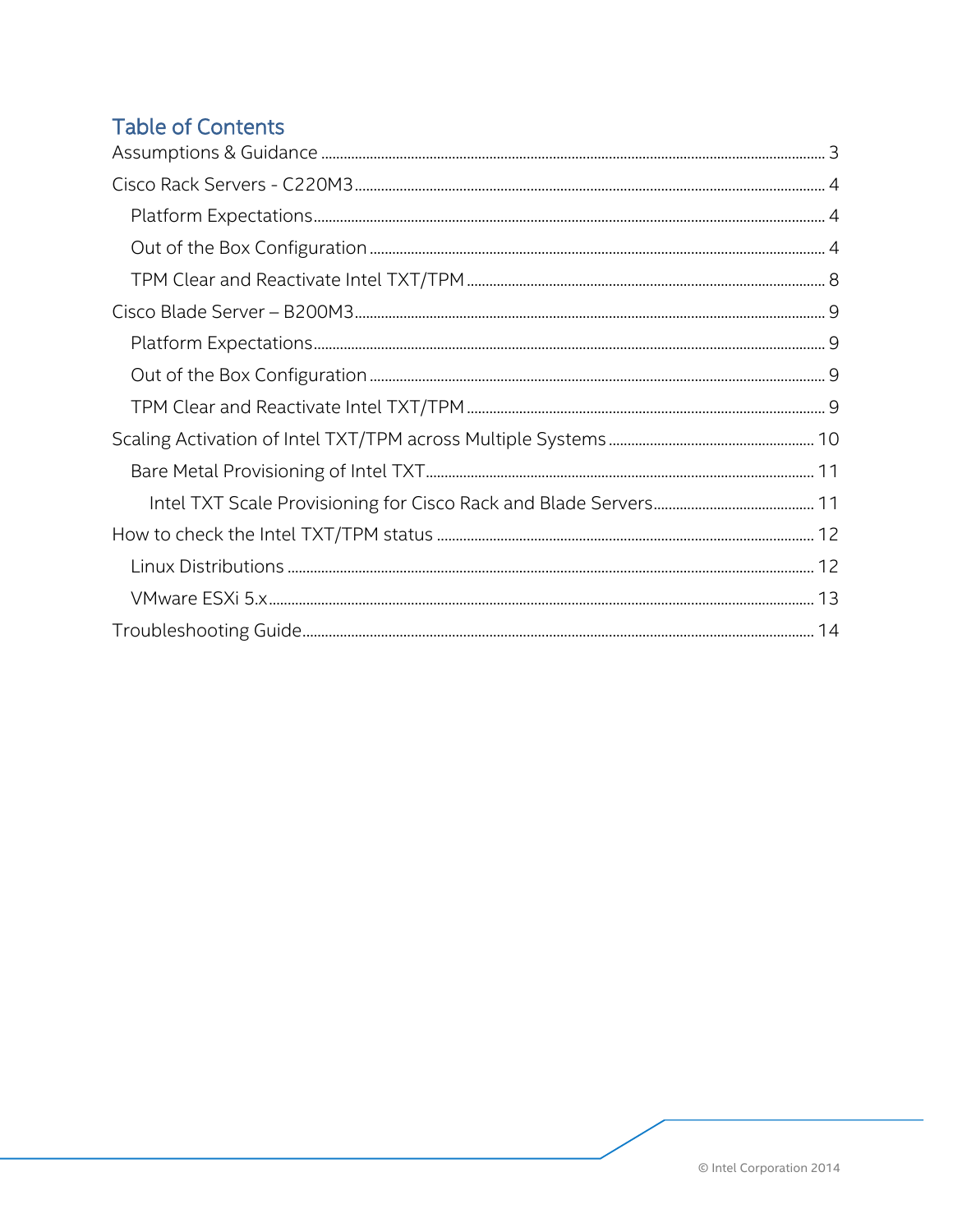## <span id="page-2-0"></span>Assumptions & Guidance

- This document is intended to provide guidance for activating the TPM/Intel TXT in BIOS/uEFI console.
- As available, this document is intended to provide guidance for scale activation of TPM/Intel TXT.
- This document requires fundamental systems engineering knowledge and is intended for Systems Engineers and Systems Administrators.
- This document covers step by step instructions for Cisco\* UCS server platforms based on the Intel Xeon processor E5-2600 V2 family. The examples given will work for the M3-generation servers: B200, B22, B420 blades and C220, C240, C22 and C24 rack based platforms – some screens may differ from what is shown.
- Microsoft Windows Server software does not support trusted-boot scenarios that are supported by Intel TXT; use cases are based around Linux based server platforms which also includes VMWare ESXi and variations of OpenStack\* cloud-server software.
- Trusted Boot (tboot) is an open source, pre- kernel/VMM module that uses Intel TXT to perform a measured and verified launch of an OS kernel/VMM. Project details: <http://sourceforge.net/projects/tboot/>

Intel, the Intel logo, and Xeon, are trademarks of Intel Corporation in the U.S. and/or other countries. \*Other names and brands may be claimed as the property of others. All information provided here is subject to change without notice. Contact your Intel representative to obtain the latest Intel product specifications and roadmaps. Statements in this document that refer to Intel's plans and expectations for the quarter, the year, and the future, are forward-looking statements that involve a number of risks and uncertainties. A detailed discussion of the factors that could affect Intel's results and plans is included in Intel's SEC filings, including the annual report on Form 10-K. Any forecasts of goods and services needed for Intel's operations are provided for discussion purposes only. Intel will have no liability to make any purchase in connection with forecasts published in this document. Copies of documents which have an order number and are referenced in this document may be obtained by calling 1-800-548-4725 or visit [www.intel.com/design/literature.htm.](http://www.intel.com/design/literature.htm)

© 2014 Intel Corporation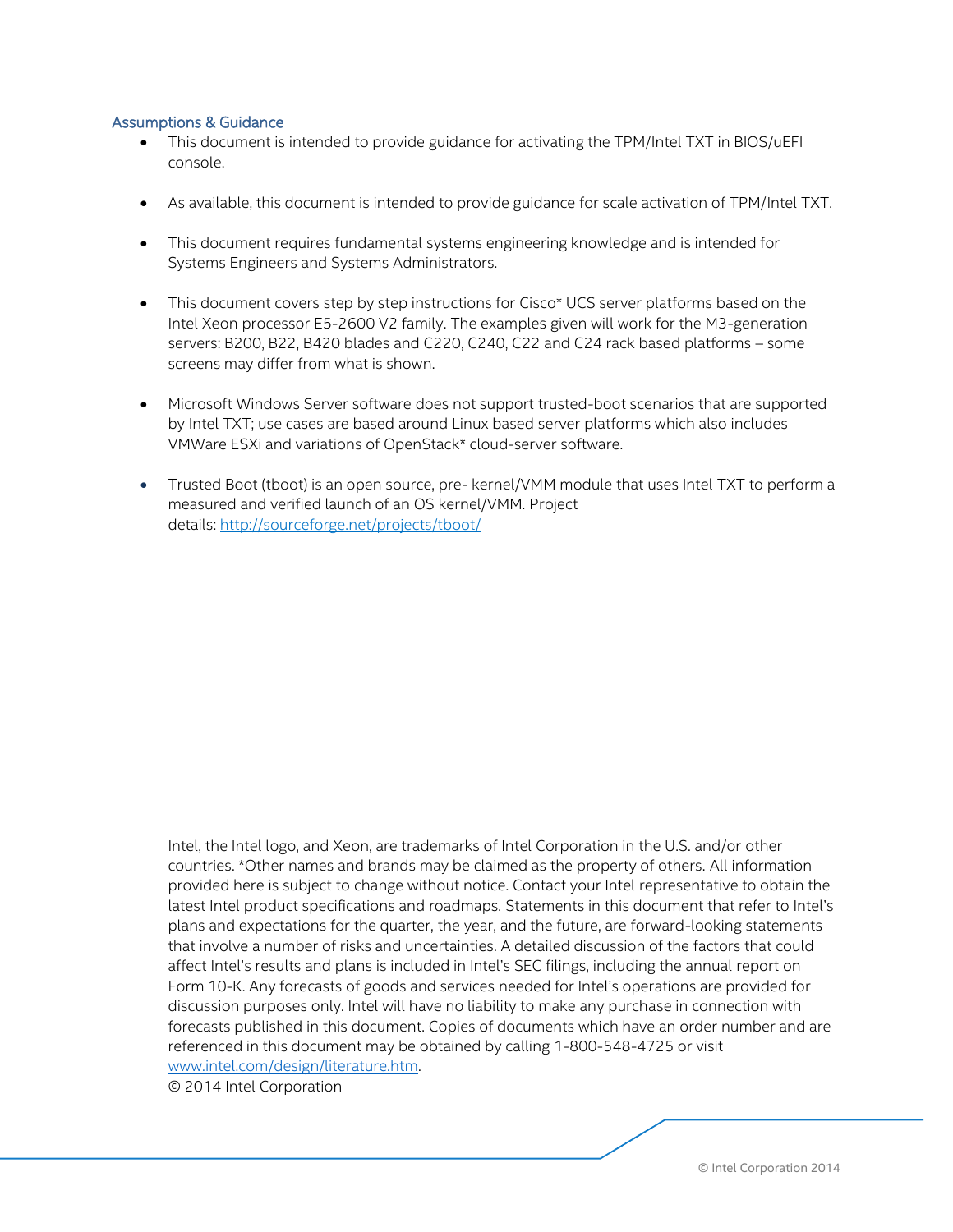## <span id="page-3-0"></span>Cisco Rack Servers - C220M3

#### <span id="page-3-1"></span>Platform Expectations

- **Cisco ships the server only in legacy BIOS mode**
- **Cisco ships SINIT ACM as part of BIOS**
- After TPM clear Actions, two reboots are required to get the proper Intel TXT measurements
- **Configuration should be similar for the C240, C22 and C24 rack based platforms as well.**

## <span id="page-3-2"></span>Out of the Box Configuration

| Press <f2> to enter setup, <f6> Boot Menu, <f8> CIMC Config, <f12> Network Boot<br/>Bios Version : C220M3.1.4.5e.0.061320122352<br/>Platform ID : C220M3<br/><math>CIMC</math> TP Address <math>\therefore</math> 0.0.0.0<br/>CIMC MAC Address : C4:64:13:39:10:B5<br/>Processor(s) Intel(R) Xeon(R) CPU E5-2680 0 @ 2.70GHz<br/>Total Memory = 64 GB Effective Memory = 64 GB<br/>Memory Operating Speed 1333 Mhz</f12></f8></f6></f2> | $\cdot$ l $\cdot$ l $\cdot$<br><b>CISCO</b> |  |
|-----------------------------------------------------------------------------------------------------------------------------------------------------------------------------------------------------------------------------------------------------------------------------------------------------------------------------------------------------------------------------------------------------------------------------------------|---------------------------------------------|--|
|                                                                                                                                                                                                                                                                                                                                                                                                                                         |                                             |  |
|                                                                                                                                                                                                                                                                                                                                                                                                                                         |                                             |  |
|                                                                                                                                                                                                                                                                                                                                                                                                                                         |                                             |  |
|                                                                                                                                                                                                                                                                                                                                                                                                                                         |                                             |  |

- 1. Press F2 to Enter in to BIOS console
- 2. Ensure the Intel VT/ Intel VT-d are enabled under A*dvanced > Processor Configuration*

| Processor Configuration                                   |                        |             | Socket specific Processor<br>Information |
|-----------------------------------------------------------|------------------------|-------------|------------------------------------------|
| ▶ Socket 1 Processor Information                          |                        |             |                                          |
| ▶ Socket 2 Processor Information                          |                        |             |                                          |
|                                                           |                        |             |                                          |
|                                                           |                        |             |                                          |
| Intel(R) HyperThreading Technology                        | [Enabled]              |             |                                          |
| Number of Enabled Cores<br>Limit CPUID Maximum            | [A11]<br>[Disabled]    |             |                                          |
| Execute Disable                                           | [Enabled]              |             |                                          |
| Intel(R) VI                                               | [Enabled]              |             |                                          |
| $Intel(R) VT-d$                                           | [Enabled]              |             |                                          |
| Coherency Support                                         | [Disabled]             |             |                                          |
| ATS Support                                               | [Enabled]              | $++$        | Select Screen                            |
|                                                           |                        | 11          | Select Item                              |
| Processor Performance Configuration                       |                        |             | Enter Select Field                       |
|                                                           |                        | $+/-$       | Change Value                             |
| Handware Prefetcher                                       | [Enabled]              | F1          | General Help                             |
| Adjacent Cache Line Prefetcher<br>DCU Streamer Prefetcher | [Enabled]<br>[Enabled] | F9 -<br>F10 | <b>BIOS Defaults</b><br>Save & Exit      |
| DCU IP Prefetcher                                         | [Enabled]              | ESC.        | Exit                                     |
| Workload Configuation                                     | [Balanced]             |             |                                          |
| Direct Cache Access Support                               | [Enabled]              |             |                                          |
|                                                           |                        |             |                                          |
| ▶ Processor Power Management Configuration                |                        |             |                                          |
|                                                           |                        |             |                                          |
|                                                           |                        |             |                                          |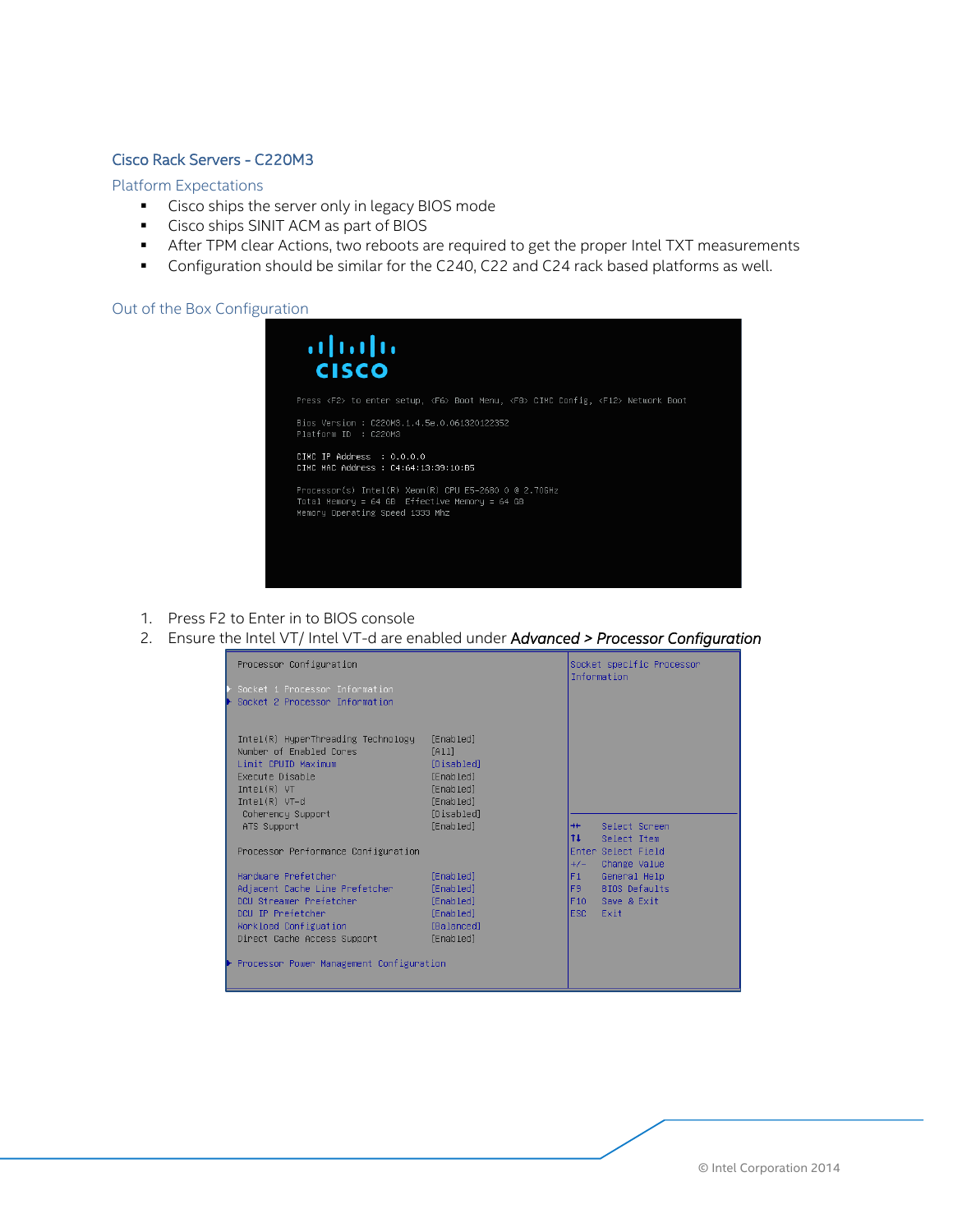3. BIOS console *> Security > set "Administrator Password"* save settings and reboot the server

|                                                                                                          | Aptio Setup Utility – Copyright (C) 2011 American Megatrends, Inc.<br>Main Advanced Security Server Management Boot Options Save & Exit                                                                                                       |
|----------------------------------------------------------------------------------------------------------|-----------------------------------------------------------------------------------------------------------------------------------------------------------------------------------------------------------------------------------------------|
| Administrator Password Status<br>User Password Status<br>Set Administrator Password<br>Set User Password | Administrator Password is used<br>Installed<br>Installed<br>to control access to BIOS<br>Setup Utility.<br>Alphanumeric and special<br>characters can be used.<br>Maximum password length is 20<br>characters. Password is case<br>sensitive. |
|                                                                                                          | Select Screen<br>$++$<br>11<br>Select Ttem<br>Enter Select Field<br>Change Value<br>$+/-$<br>F1<br>General Help<br>F9<br><b>BIOS Defaults</b><br>F10<br>Save & Exit<br>ESC.<br>Exit                                                           |

- 4. Press *F2* and enter the Password to enter to BIOS console
- 5. Enable the TPM support [BIOS setting > *Advanced > TPM support > Enabled and reboot*

| Advanced                                         | Aptio Setup Utility - Copyright (C) 2011 American Megatrends, Inc. |                                                                                                                                                                                                 |
|--------------------------------------------------|--------------------------------------------------------------------|-------------------------------------------------------------------------------------------------------------------------------------------------------------------------------------------------|
| TPM Security Device Configuration<br>TPM SUPPORT | [Disabled]                                                         | Provides TPM Security Device<br>support for the System.                                                                                                                                         |
| Current Status Information<br>SUPPORT TURNED OFF | TPM SUPPORT -<br>Disabled<br>Enabled                               | $++$<br>Select Screen<br>11<br>Select Item<br>Enter Select Field<br>Change Value<br>$+/-$<br>F1<br>General Help<br><b>BIOS Defaults</b><br>F <sub>9</sub><br>F10<br>Save & Exit<br>ESC.<br>Exit |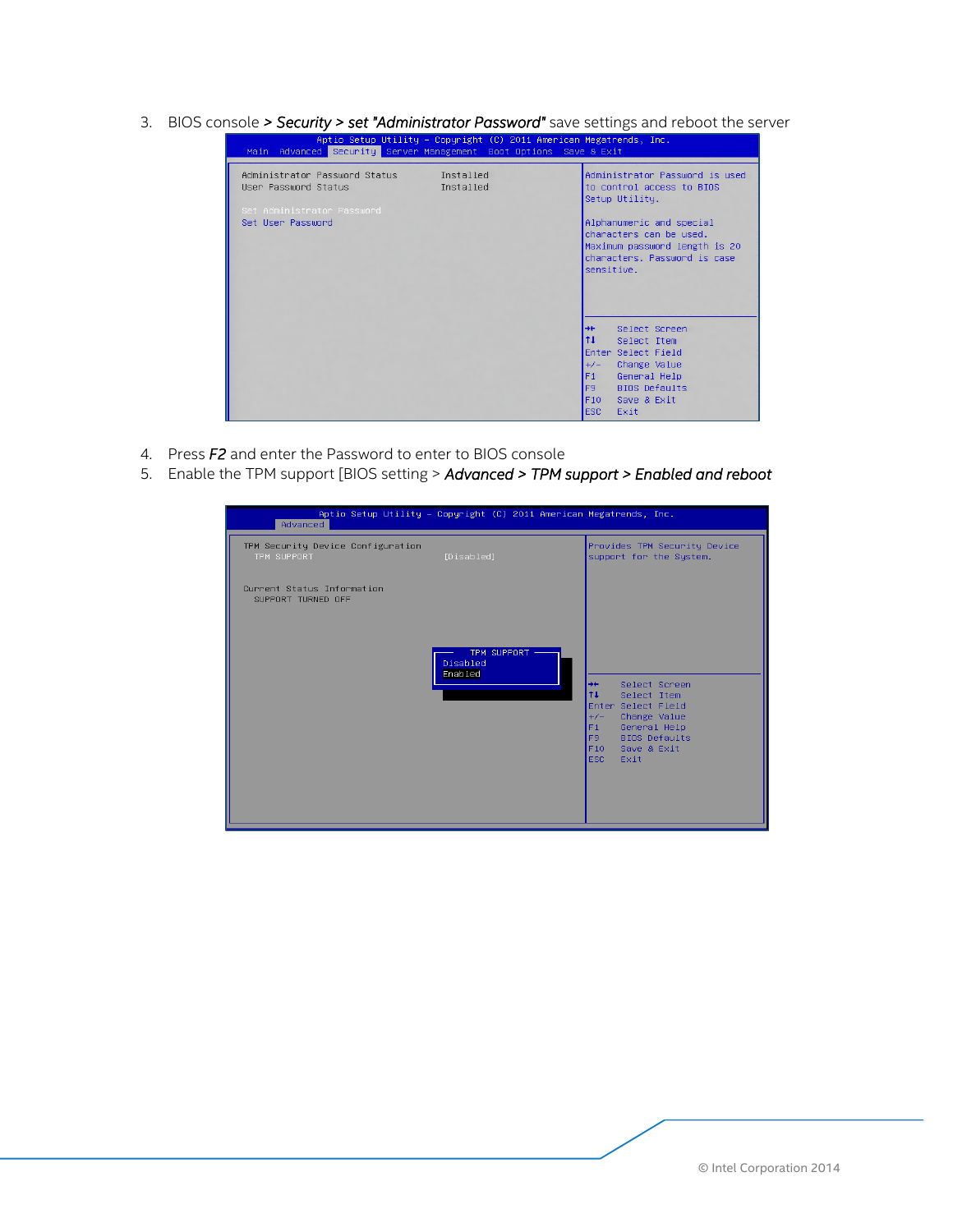

6. Activate Intel TXT B*IOS setting > Trusted Computing > TXT Support > Enabled*

| Aptio Setup Utility – Copyright (C) 2011 American Megatrends, Inc.<br>Main Advanced Server Management Boot Options Event Logs Save & Exit                                                                                          |  |                                                                                                                                                                                      |
|------------------------------------------------------------------------------------------------------------------------------------------------------------------------------------------------------------------------------------|--|--------------------------------------------------------------------------------------------------------------------------------------------------------------------------------------|
| ▶ Processor Configuration<br>Memory Configuration<br>Intel TXT(LT-SX) Configuration<br>USB Configuration<br>PCI Configuration<br>ME Subsystem<br>▶ Serial Port Console Redirection<br>Trusted Computing<br>▶ Runtime Error Logging |  | Trusted Computing Settings                                                                                                                                                           |
|                                                                                                                                                                                                                                    |  | Select Screen<br>$+ +$<br>11<br>Select Item<br>Enter Select Field<br>Change Value<br>$+/-$<br>General Help<br>F1<br><b>BIOS Defaults</b><br>F9<br>F10<br>Save & Exit<br>ESC.<br>Exit |
| Version 2.14.1219. Copyright (C) 2011 American Megatrends, Inc.                                                                                                                                                                    |  |                                                                                                                                                                                      |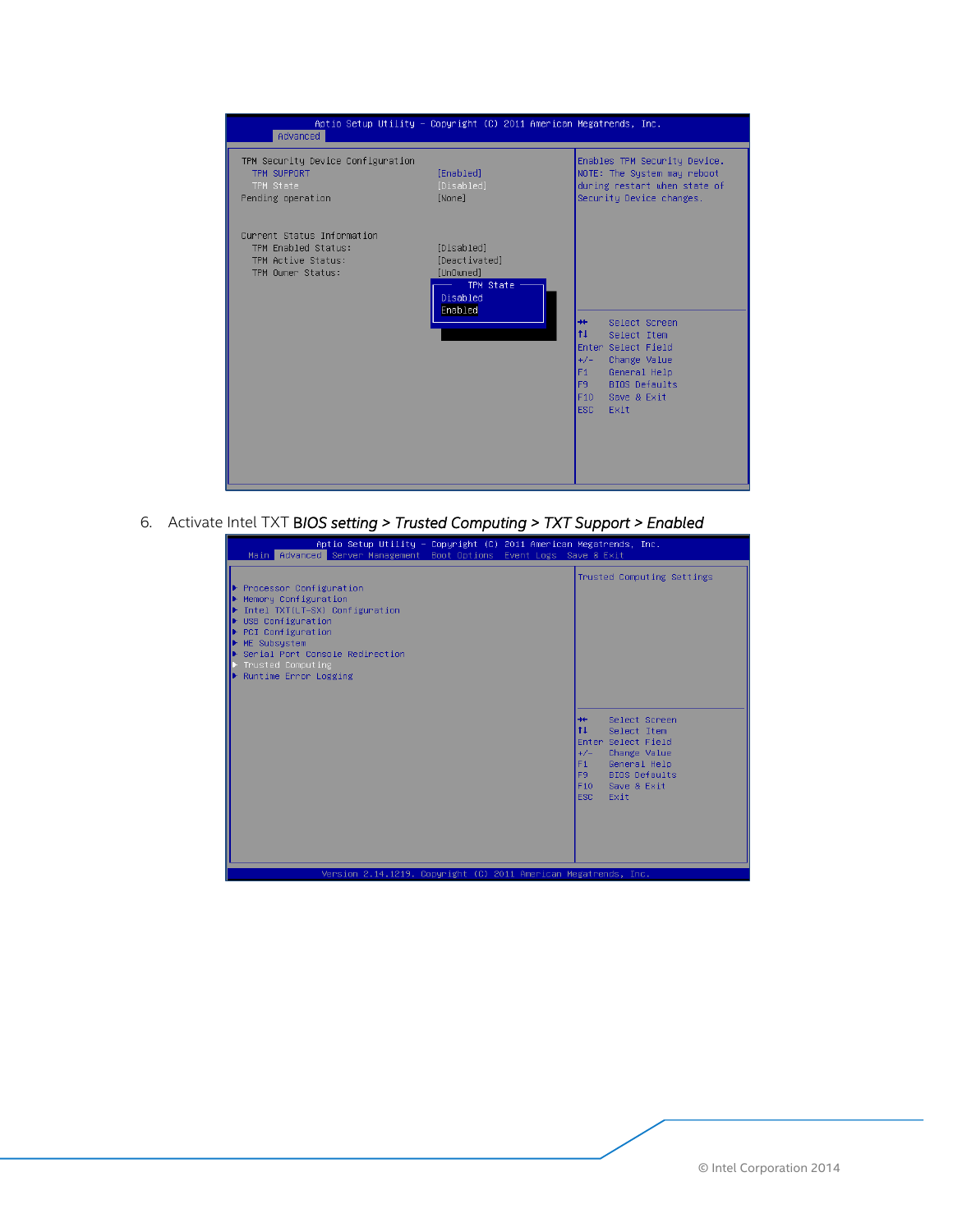

#### Ensure to see all the Dependencies are enabled

| Advanced                                                                                               | Aptio Setup Utility – Copyright (C) 2011 American Megatrends, Inc. |                                                                                                                                                                                    |
|--------------------------------------------------------------------------------------------------------|--------------------------------------------------------------------|------------------------------------------------------------------------------------------------------------------------------------------------------------------------------------|
| Intel TXT(LT-SX) Hardware Support                                                                      |                                                                    | TXT requires a properly<br>configured TPM, LT-SX enabled                                                                                                                           |
| CPU: TXT Feature<br>Chipset: TXT Feature                                                               | Supported<br>Supported                                             | CPU, and the below<br>dependencies be met.                                                                                                                                         |
| Intel TXT(LT-SX) Configuration                                                                         |                                                                    |                                                                                                                                                                                    |
| TXT Support                                                                                            | [Enabled]                                                          |                                                                                                                                                                                    |
| Intel TXT(LT-SX) Dependencies                                                                          |                                                                    |                                                                                                                                                                                    |
| The following must be supported and enabled.<br>VT-d Support<br>VT Support<br>TPM Support<br>TPM State | Enabled<br>Enabled<br>Enabled<br>Enabled                           | Select Screen<br>$+$<br>11<br>Select Item<br>Enter Select Field<br>Change Value<br>$+/-$<br>General Help<br>F1<br><b>BIOS Defaults</b><br>F9<br>F10<br>Save & Exit<br>ESC-<br>Exit |

- 7. Press *F10* to save the settings and reboot the server *Ctl+Alt+Del*
- 8. Press F2 and enter the Password to enter to BIOS console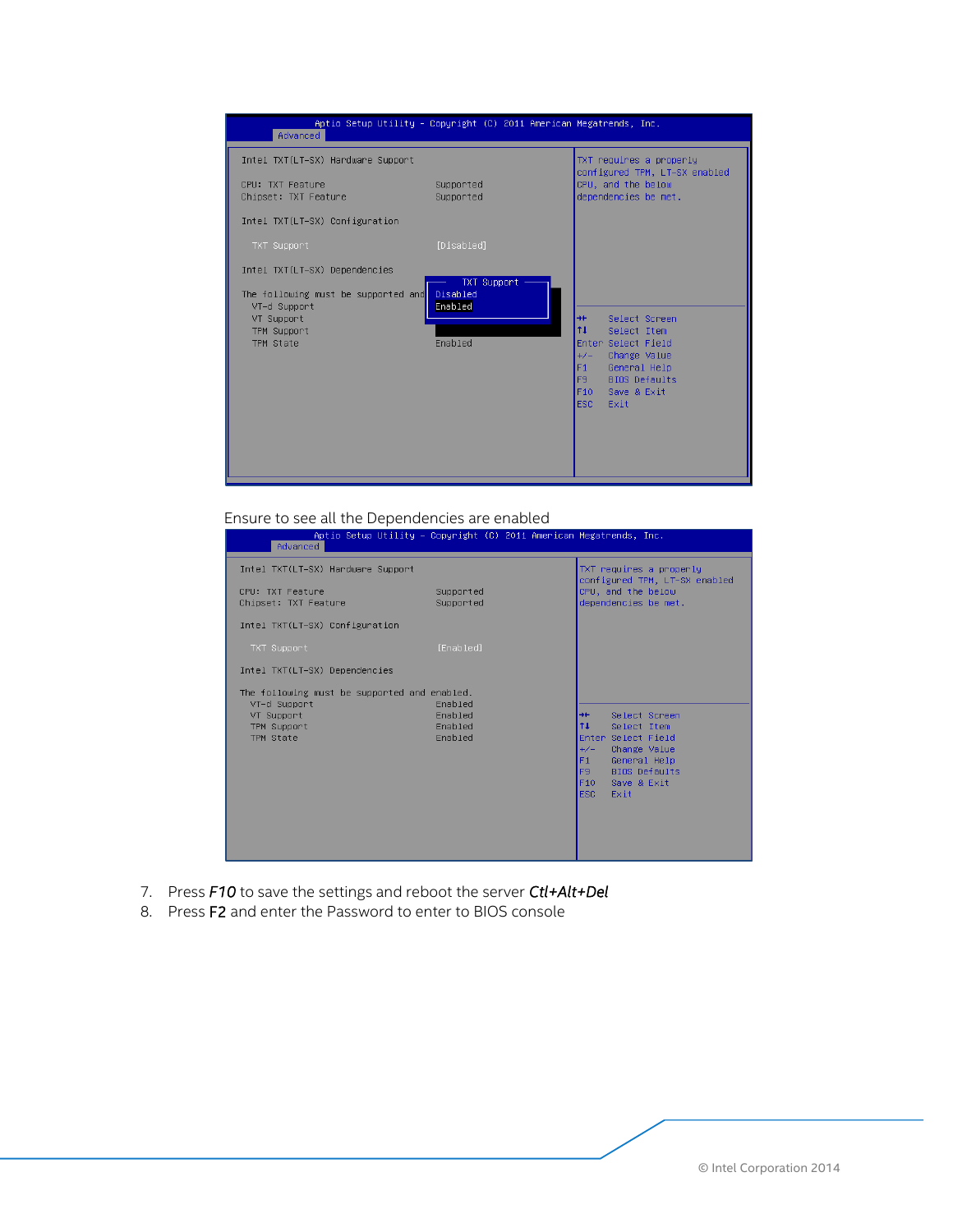9. Ensure TPM state is enabled *BIOS setting > Advanced > TPM state > enabled*

| Aptio Setup Utility – Copyright (C) 2011 American Megatrends, Inc. |                                                                                                                                                                                                          |
|--------------------------------------------------------------------|----------------------------------------------------------------------------------------------------------------------------------------------------------------------------------------------------------|
| [Enabled]<br>[Enabled]<br>[None]                                   | Provides TPM Security Device<br>support for the System.                                                                                                                                                  |
| [Enabled]<br>[Activated]<br>[Un0wned]                              |                                                                                                                                                                                                          |
|                                                                    | $++$<br>Select Screen<br>l tu<br>Select Item<br>Enter Select Field<br>$+/-$<br>Change Value<br>F <sub>1</sub><br>General Help<br><b>BIOS Defaults</b><br>F9.<br>F10<br>Save & Exit<br><b>ESC</b><br>Exit |
|                                                                    |                                                                                                                                                                                                          |
|                                                                    |                                                                                                                                                                                                          |

## <span id="page-7-0"></span>TPM Clear and Reactivate Intel TXT/TPM

TPM clear can be done either in BIOS console or from OS using Trousers DLL. One of the requirements for TPM clear is to transfer the TPM ownership. TPM clear action will deactivate the TPM. So reboot is required to activate the TPM/Intel TXT again in the server

- 1. Press *F2* key to enter to BIOS console
- 2. BIOS console *> Advanced > Security > Set Administrator Password >* "enter password twice"
- 3. BIOS console *> Advanced > TPM State > Disabled*
- 4. Save Settings and Reboot the Server *Ctl+Alt+Del*
- 5. Press *F2* key again to enter to BIOS console
- 6. BIOS console > *Advanced > Security > Set Administrator Password* > "enter password twice"
- 7. BIOS console *> Advanced > TPM Support > Enabled*
- 8. Save Settings and Reboot *Ctl+Alt+Del*
- *9.* Press *F2 > BIOS Setting > Advanced > TPM State > Enabled*
- 10. Esc key twice
- 11. Bios Settings *> Advanced > Trusted Computing >TXT support > Enabled*

12. Save Settings and Reboot *Ctl+Alt+Del* Note: Ensure the current Status Information under BIOS settings > Advanced > Current Status Info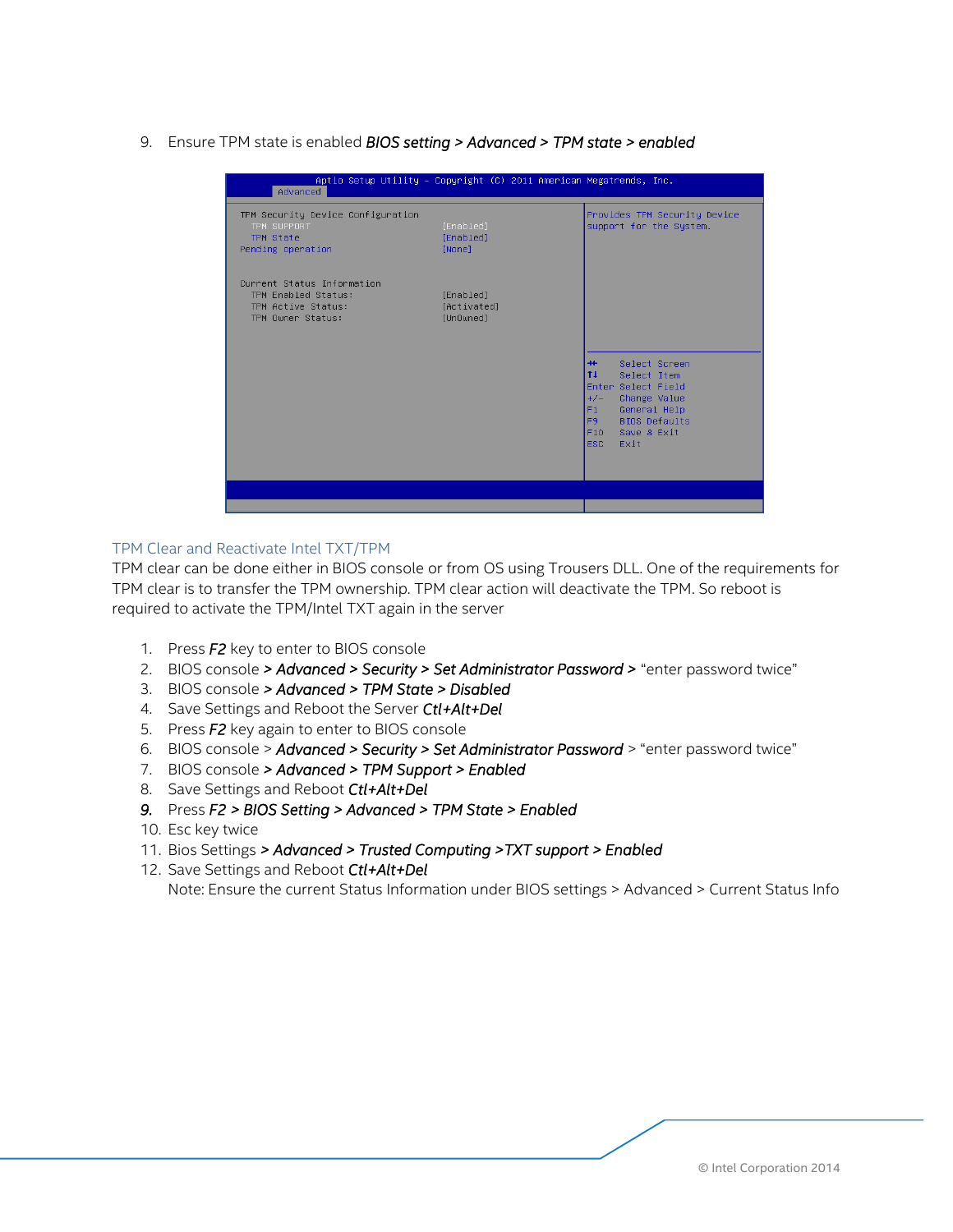## <span id="page-8-0"></span>Cisco Blade Server – B200M3

<span id="page-8-1"></span>Platform Expectations

- **Cisco ships the server only in legacy BIOS mode**
- Cisco ships SINIT ACM as part of BIOS
- **F** After TPM clear Actions, two reboots are required to get the proper Intel TXT measurements
- Configuration should be similar for the B22 and B420 blade based platforms as well.



#### <span id="page-8-2"></span>Out of the Box Configuration

- 1. Press *F2* key to enter to BIOS console
- 2. BIOS console > Advanced > *TPM Support > Enabled*
- *3.* Save Settings and Reboot *Ctl+Alt+Del*
- 4. F2 > BIOS Console > *Advanced > TPM State > Enabled*
- 5. Esc key twice
- *6.* Advanced > *Trusted Computing >TXT support > Enabled*
- *7.* Save Settings and Reboot *Ctl+Alt+Del*

## <span id="page-8-3"></span>TPM Clear and Reactivate Intel TXT/TPM

TPM clear can be done either in BIOS console or from OS using Trousers DLL. One of the requirements for TPM clear is to transfer the TPM ownership. TPM clear action will deactivate the TPM. Reboot is required to activate the TPM/Intel TXT again.

- 1. Press *F2* key to enter to BIOS console
- 2. BIOS console *> Advanced > Security > Set Administrator Password >* "enter password twice"
- 3. BIOS console *> Advanced > TPM State > Disabled*
- 4. Save Settings and Reboot the Server *Ctl+Alt+Del*
- 5. Press *F2* key again to enter to BIOS console
- 6. BIOS console > *Advanced > Security > Set Administrator Password* > "enter password twice"
- 7. BIOS console *> Advanced > TPM Support > Enabled*
- 8. Save Settings and Reboot *Ctl+Alt+Del*
- *9.* Press *F2 > BIOS Setting > Advanced > TPM State > Enabled*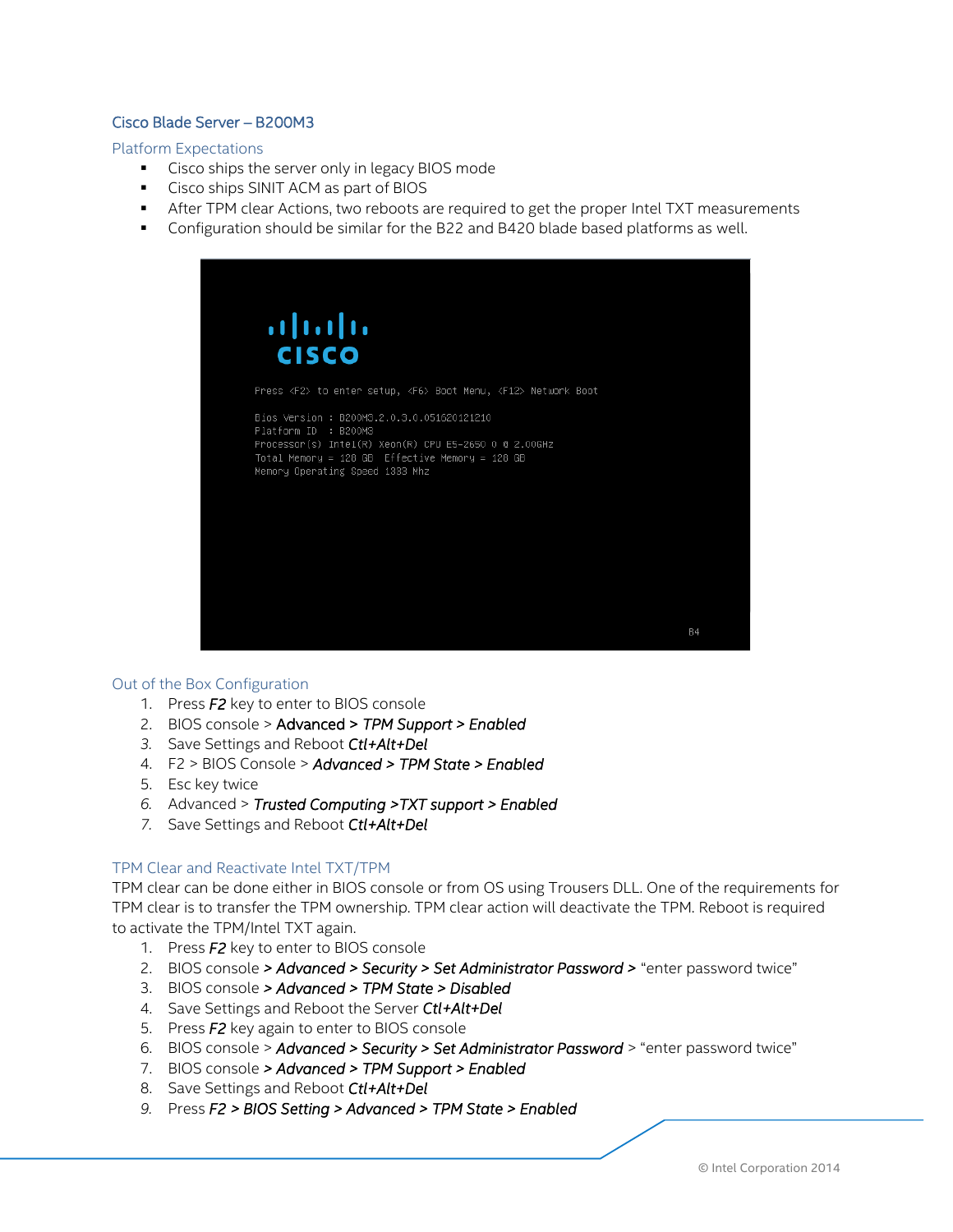- 10. Esc key twice
- 11. Bios Settings *> Advanced > Trusted Computing >TXT support > Enabled*
- 12. Save Settings and Reboot *Ctl+Alt+Del*

<span id="page-9-0"></span>Note: Ensure the current Status Information under BIOS settings > Advanced > Current Status Info

## Scaling Activation of Intel TXT/TPM across Multiple Systems

Enabling Intel TXT/TPM on one system is great for testing and validating your platform. In real-world scenarios in the datacenter, customers generally have multiple systems that need enabling at the same time during setup and configuration. Fortunately many OEMs provide tools that lend themselves to assist the server administrator to perform this function.

Enabling Intel TXT across multiple systems allows for more use cases beyond the root-of-trust establishment on a single platform. Models such as Trusted Compute Pools can be developed where systems with Intel TXT can be placed on a 'whitelist' for access. This allows system administrators to place their highest security workloads on trusted platforms and reduce the threat to bare-metal attacks.



In order for Intel TXT to function properly the following dependencies need to be established:

- Intel Xeon processor-based server platform with Intel TXT enabled BIOS
- Intel Virtualization Technology (Intel VT) must be enabled
- Intel Virtualization Technology with Directed I/O (Intel VT-d) must be enabled
- A Trusted Platform Module (TPM) v1.2 must be enabled and activated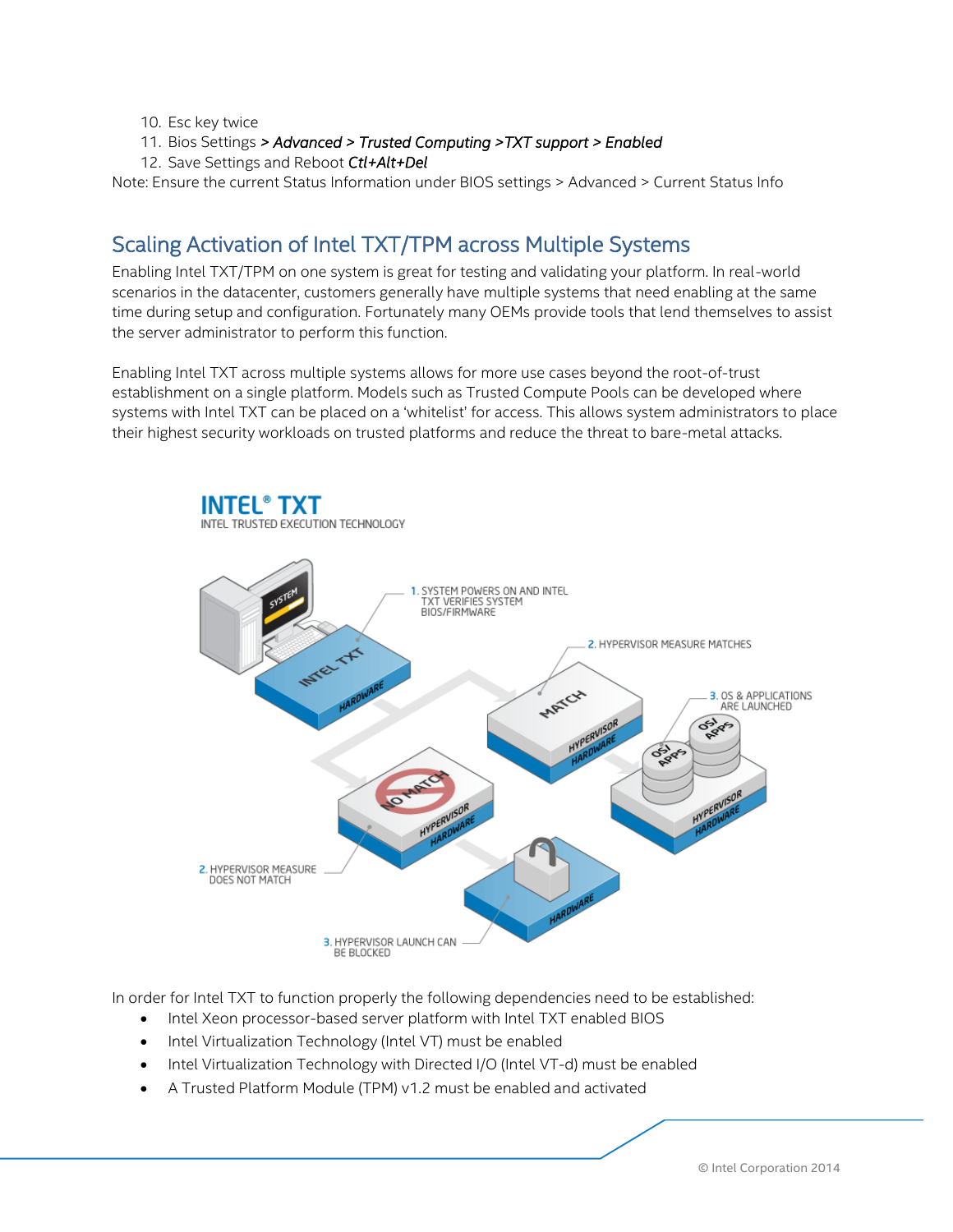- The platform specifi[c Intel SINIT ACM](https://software.intel.com/en-us/articles/intel-trusted-execution-technology?language=ru) needs to be installed into the platform
- Finally, you need a hypervisor that supports [trusted boot \(t-boot\)](http://sourceforge.net/projects/tboot/)

## <span id="page-10-0"></span>Bare Metal Provisioning of Intel TXT

The process to take a bare-metal system with unknown settings to a fully functional Intel TXT enabled platform can take a few minutes per system. The process can be run in-band from the OS, or out-of-band (OOB) via PXE or other remote process. The schematic below shows the high-level process of how a system is updated.



- 1. The Server PXE boots and installs the OS as well as the OEM deployment tool.
- 2. The setup and configuration script issues the command that reads the current BIOS setting of the server.
- 3. The setup and configuration script modifies the TPM/Intel TXT and other inter-related settings to the desired states as prescribed by the administrator.
- 4. The setup and configuration script issues command that writes and updates the BIOS setting then reboots the server.
- 5. After several reboots (OEM specific), the TPM/Intel TXT setting will take effect.
- 6. At this point, the server is automatically configured for TPM/Intel TXT support without accessing the BIOS manually.

## <span id="page-10-1"></span>Intel TXT Scale Provisioning for Cisco Rack and Blade Servers

Cisco UCS provides the Server Configuration Utility, which is a bootable image that can perform BIOS modifications, install operating systems, and diagnostics of Cisco UCS servers. As of the publication date, the Cisco UCS Server Configuration Utility does not have a scale enabling tool available for Intel TXT activation. Please check with your Cisco representative for potential plans to optimize this solution.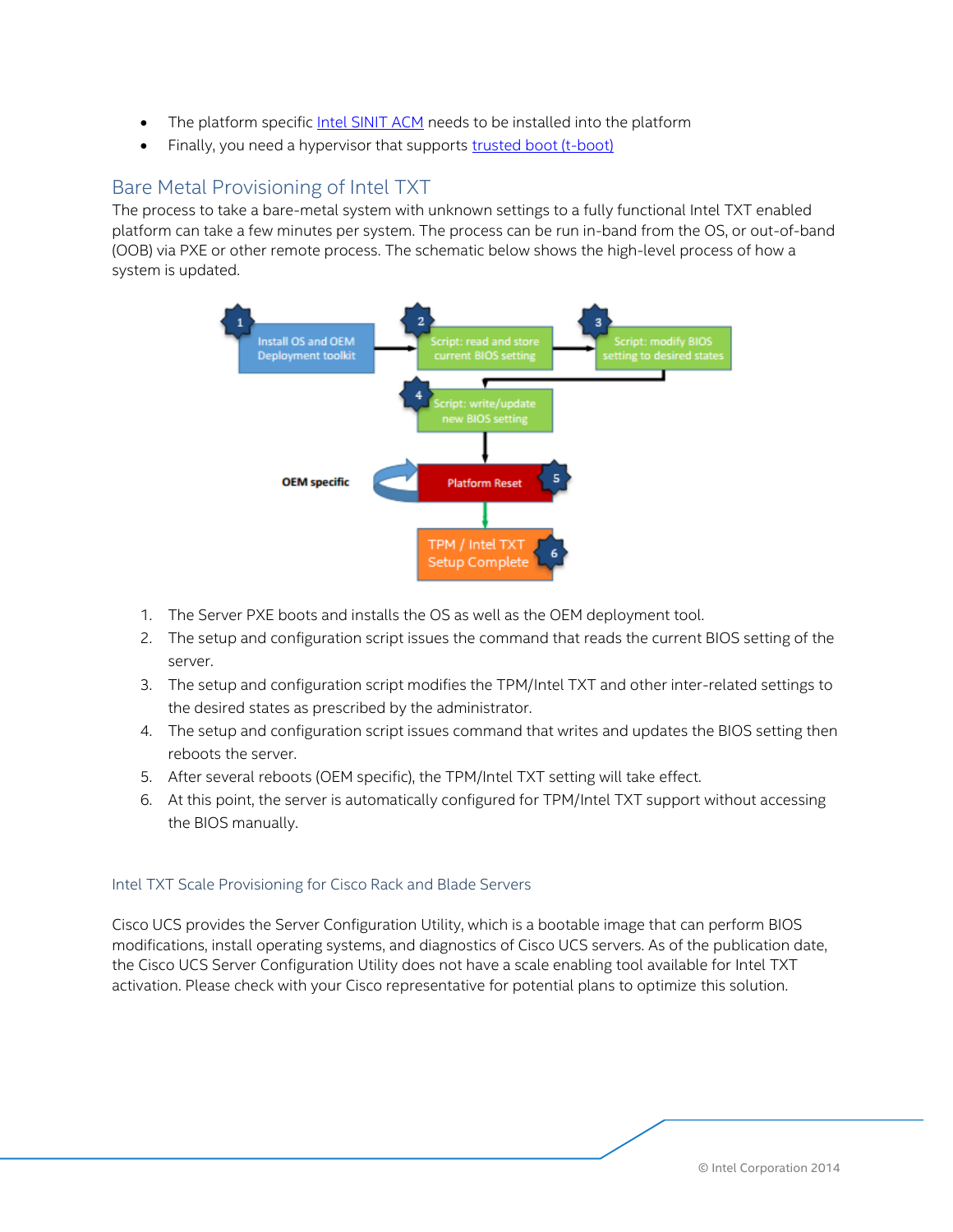# <span id="page-11-0"></span>How to check the Intel TXT/TPM status

## <span id="page-11-1"></span>Linux Distributions

## Assumptions:

- **Users have successfully activated Intel TXT in BIOS and OS by following the respective guides.**
- To Activate Intel TXT in Linux OS users are requested to follow the Intel TXT OS Setup Guide.
- **TPM Status Can be read from linux OS through TPM Device Driver in Dom0.**
- **ISSUE below command to find the status of the TPM**

## *\$ cat /sys/class/misc/tpm0/device/enabled*

# If it returns 0 then it is not enabled; if it returns 1 then it is enabled.

## *\$ cat /sys/class/misc/tpm0/device/active*

*# If it returns o then it is not active; if it is returns 1 then it is active.* 

## *\$ cat /sys/class/misc/tpm0/device/owned*

*# If it returns o then it is not owned; if it is returns 1 then it is owned.* 

## *\$ cat /sys/class/misc/tpm0/device/pcrs*

*# Returns the PCR measurement values.*

| [root@XenTestbed -]# cat /sys/class/misc/tpm0/device/pcrs |                |                |       |                |                |     |           |     |                      |       |                |                 |                |     |                |      |                |     |                |    |
|-----------------------------------------------------------|----------------|----------------|-------|----------------|----------------|-----|-----------|-----|----------------------|-------|----------------|-----------------|----------------|-----|----------------|------|----------------|-----|----------------|----|
| $PCR-00:$                                                 | 83             | DF.            | FA 74 |                | AB A6 23       |     |           |     | 9B ES 50 7C C7 8A 05 |       |                |                 |                |     | 65             | 9F   | FE 6F          |     | 34             | 4D |
| $PCR-01$ :                                                | 3A             | 33             | 78    | OF             | 11             | 具板  | <b>B4</b> | 99  | 69                   | FC.   | AA             | BO <sub>1</sub> | CD             | 6E  | 39             | 57   | C3             | 38  | 22             | 75 |
| $PCR = 0.2$ :                                             | Ŀ              |                |       | E2             | 23             | F8  | P.        | 36  | 6D                   | 69    | F4             | 03              | 35             | AE  | B.8            |      | 74             | 00  |                | FT |
| $PCR-03:$                                                 | 3A             | 3F             | 78    | ΟF             |                | A4  | <b>B4</b> | 99  | 69                   | FC AA |                | 80              | CD             | 6E  | 39             | 57   | C <sub>3</sub> | 3B  | 22             | 75 |
| $PCR-04:$                                                 | C <sub>3</sub> | D <sub>Q</sub> | B5    | FE             | FD             | C2  | 35        | 89  | 45                   | ED    | E4             | 95              | F8             | D4  | 53             | FF   | 7B             | 3C  | 1C             | 16 |
| $PCR-0.5:$                                                | 70             | 58             | 97    | 12             | 22             | AC  | D9        | C2  | 40                   | 76    | D9             | F1              | 3 <sub>A</sub> | 44  | EF             | 6D   | 20             | A9  | 87             | 07 |
| $PCR-0.6t$                                                | 3A             | 食家             | 78    | OF             | 11             | 通信  | 四斗        | 99  | 69                   | FC    | AA             | 80              | CD             | 6E  | 39             | 57   | C3             | 33  |                | 75 |
| $PCR = 07.1$                                              | 3A             | 日間             | 78    | OF             | 51.78          | 浜庄  | 34        | 99  | 69                   | FC AA |                | -80             | CD             | 6E. | 39             | 57   | C <sub>3</sub> | 3月  | 22             | 75 |
| $PCR - 08$ :                                              | 00             | 00             | 00    | 00             | 00             | 00  | 00        | 00  | 00                   | 00    | 0 <sub>0</sub> | 00              | 00             | 00  | O.O            | 00   | 00             | 00  | 00             | 00 |
| $PCR-09:$                                                 | 00             | 00             | 00    | 0 <sub>0</sub> | 00             | 00  | 00        | 00  | 00                   | 00    | 00             | 00              | 00             | 00  | 00             | 00   | 00             | OO  | 0 <sub>0</sub> | 00 |
| $PCR-10:$                                                 | OO             | 00             | 00    | 00             | 00             | 00  | 00        | 00  | 00                   | 00    | 00             | 00              | 00             | 00  | 00             | 00   | 00             | 00  | 00             | 00 |
| $PCR-11:$                                                 | OÖ             | OO             | 00    | 00             | 00             | 00  | 00        | GO. | 00                   | 00    | 0 <sup>o</sup> | 00              | 00             | 00  | 00             | 00   | 00             | OO  | 00             | 00 |
| $PCR-12:$                                                 | 00             | 00             | 00    | 00             | 00             | 00  | 00        | 00  | 00                   | 00    | 00             | 00              | 00             | 00  | 00             | 00   | 00             | OO  | 00             | 00 |
| $PCR-13:$                                                 | 00             | 00             | 00    | 00             | 00             | 00  | 00        | 00  | 00                   | 00    | 00             | 00              | 00             | OO  | 00             | 00   | 00             | 00  | 00             | 00 |
| $PCR-14$ :                                                | oo             | OO             | OO    | 00             | 00             | OG. | OD        | 00  | 00                   | 00    | 0 <sub>0</sub> | 00              | 00             | OG  | 00             | 00   | 00             | OO. | 00             | 00 |
| $PCR-15:$                                                 | 00             | 00             | 00    | 00             | 00             | 00  | 00        | 00  | 00                   | 00    | 0 <sub>0</sub> | 00              | 00             | 00  | 0 <sub>0</sub> | 00   | 00             | 00  | 00             | 00 |
| $PCR-IR$                                                  | 00             | 0 <sub>0</sub> | 00    | D <sub>0</sub> | 00             | 00  | 60        | 00  | 00                   | 00    | 00             | 00              | 00             | 00  | 00             | 00   | 00             | 00  | 00             | 00 |
| $PCR = 17.$                                               | 01             |                | 36    | F              | ßΕ             |     | 3 D       | 53  | 82                   | 36    | 36             | 23              | 5Β             | 16  | 26             | 7. P | эs             |     | n s            | 14 |
| $PQR-18:$                                                 | D4             | cо             | 79    | EO             | O <sub>5</sub> | 58  | 3 E       | 11  | 1 A                  | C9    | £О             | E 4             | GB.            | ЮO  | 49             | FВ   | ٥o             | 18  | ÞÃ             | E2 |
| $PCR-19$                                                  | 31             | 27             | 1D    | ËĐ             | 60             | ЗĐ  | 78        | 55  | 4 F                  | 29    | 20             | E.              | £S             | 94  | ЭE             | ĠВ   | 01             | ОĖ  | 9 A            | 72 |
| $FCR-20:$                                                 | 00             | 00             | 00    | 0 <sup>0</sup> | 00             | OO  | OD        | 00  | oo                   | oo    | OO.            | oo              | 00             | OO  | a o            | oo   | D0             | O O | O O            | 00 |
| $PCR = 21:$                                               | 00             | 0 <sup>0</sup> | 00    | 00             | OO             | 00  | 00        | 00  | 00                   | 00    | 00             | 00              | 00             | 00  | 00             | OO   | 00             | 0O  | 00             | 00 |
| $PCR-22:$                                                 | 00             | 00             | 00    | 00             | 00             | 00  | 00        | 00  | 00                   | 00    | 0 <sup>0</sup> | 00              | 00             | OO  | 00             | 00   | 00             | 00  | oo             | 00 |
| $PCR-23:$                                                 | 80             | 00             | 00    | 00             | 00 00 00       |     |           |     | 00 00                | 00    | 00             | 0 <sup>0</sup>  | 00             | 00  | 00             | 00   | 00             | 00  | 00             | 00 |
| [root@XenTestbed ~]#                                      |                |                |       |                |                |     |           |     |                      |       |                |                 |                |     |                |      |                |     |                |    |

## *"Txt-stat" Tool:*

- **txt-stat** is the Intel TXT status tool that is part of Tboot kernel to get the status of Intel TXT measurement.*txt-stat* tool collects the information from RAM and displays.
- Users can use this tool to check if the Intel TXT launch/boot was successful or not.
- **Ensure to run the tcsd daemon** before running this tool.

\$ tcsd \$ txt-stat | more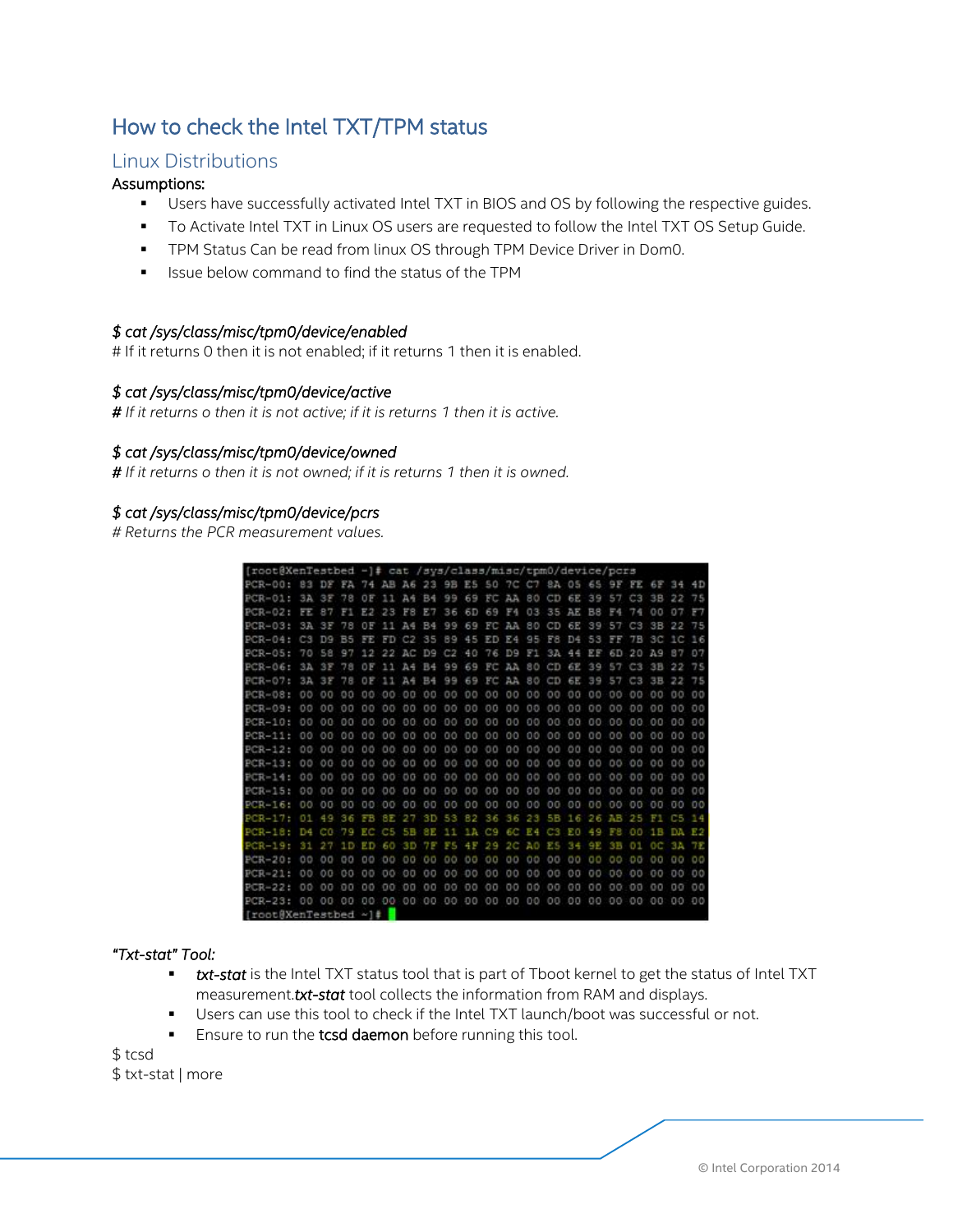

## <span id="page-12-0"></span>VMware ESXi 5.x

- 1. Install ESXi on the Intel TXT/TPM activated host and add to the vCenter.
- *2.* Connect to the vCenter through IE browser *http://<vCenter IP Address>/mob*
- 3. Click on the "*add exceptions*" in the next screen
- 4. Enter the *credentials* of the vCenter to connect to ESXi hosts.
- 5. Click on "*Content*"

| Home                                                                                              |                             |                               |  |  |  |  |  |  |  |
|---------------------------------------------------------------------------------------------------|-----------------------------|-------------------------------|--|--|--|--|--|--|--|
| Managed Object Type: ManagedObjectReference:ServiceInstance<br>Managed Object ID: ServiceInstance |                             |                               |  |  |  |  |  |  |  |
| Properties                                                                                        |                             |                               |  |  |  |  |  |  |  |
| <b>NAME</b>                                                                                       | <b>TYPE</b>                 | <b>VALUE</b>                  |  |  |  |  |  |  |  |
| capability                                                                                        | Capability                  | capability                    |  |  |  |  |  |  |  |
| content                                                                                           | ServiceConcent<br>icontenti |                               |  |  |  |  |  |  |  |
| serverClock                                                                                       | dateTime                    | "2012-05-07T23:41:01.088527Z" |  |  |  |  |  |  |  |
| Methods                                                                                           |                             |                               |  |  |  |  |  |  |  |
| <b>RETURN TYPE</b>                                                                                |                             | <b>NAME</b>                   |  |  |  |  |  |  |  |
|                                                                                                   | dateTime                    | CurrentTime                   |  |  |  |  |  |  |  |
|                                                                                                   | HostVMotionCompatibility[]  | QueryVMotionCompatibility     |  |  |  |  |  |  |  |
|                                                                                                   | ServiceContent              | RetrieveServiceContent        |  |  |  |  |  |  |  |
|                                                                                                   | ProductComponentInfo[]      | RetrieveProductComponents     |  |  |  |  |  |  |  |
|                                                                                                   | Event[]                     | ValidateMigration             |  |  |  |  |  |  |  |